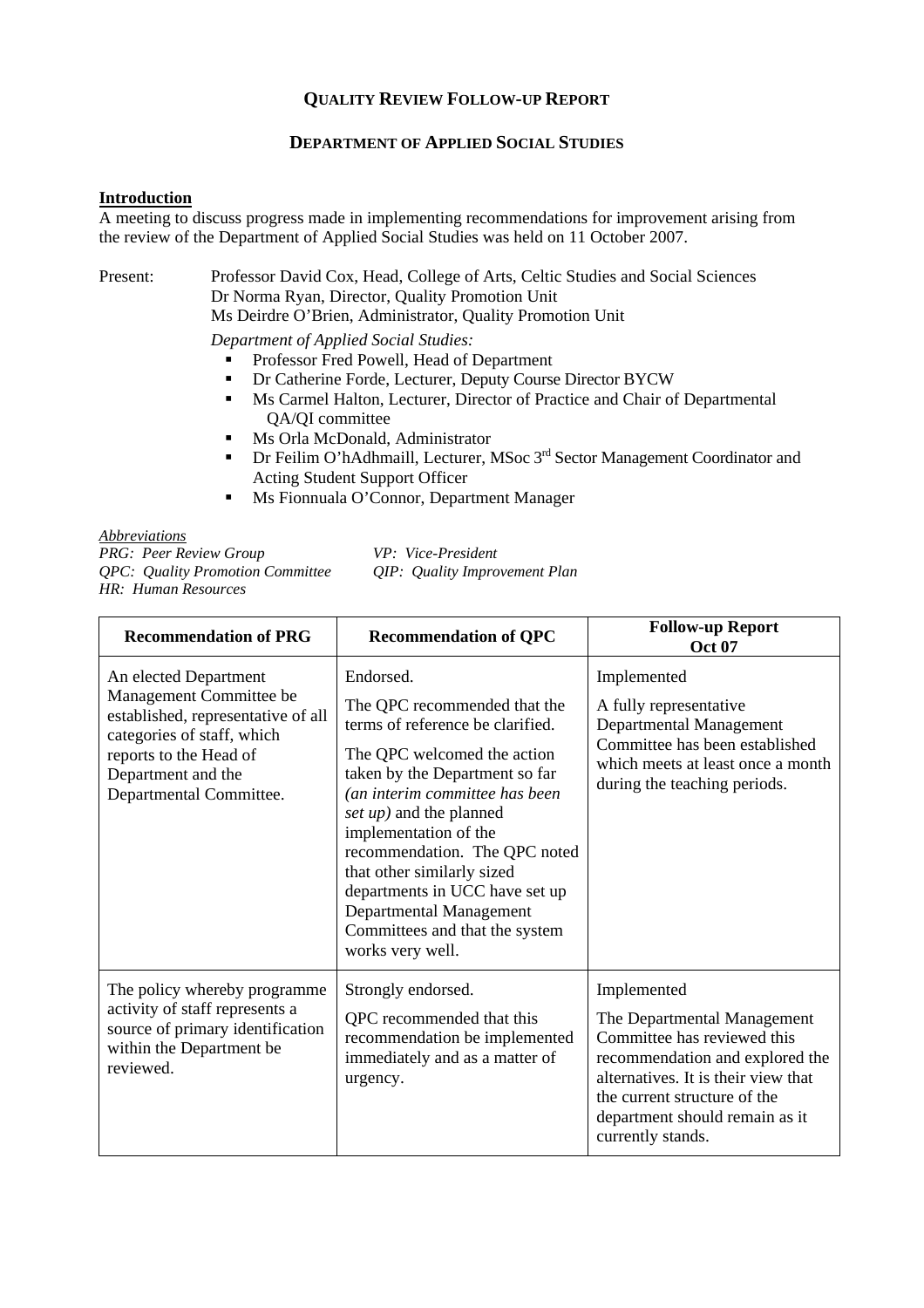| <b>Recommendation of PRG</b>                                                                                                                                                                                                                                     | <b>Recommendation of QPC</b>                                                                                                                                                                                                                                                                                                                                                   | <b>Follow-up Report</b><br><b>Oct 07</b>                                                                                                                                                                                                                                                                                                                                                                                                                                                                                                                                                                                                                   |
|------------------------------------------------------------------------------------------------------------------------------------------------------------------------------------------------------------------------------------------------------------------|--------------------------------------------------------------------------------------------------------------------------------------------------------------------------------------------------------------------------------------------------------------------------------------------------------------------------------------------------------------------------------|------------------------------------------------------------------------------------------------------------------------------------------------------------------------------------------------------------------------------------------------------------------------------------------------------------------------------------------------------------------------------------------------------------------------------------------------------------------------------------------------------------------------------------------------------------------------------------------------------------------------------------------------------------|
| There be established a<br>programme of continuing<br>professional development for<br>all staff which would include<br>support systems for personal<br>research activity, personal and<br>departmental priority<br>development areas, career<br>progression, etc. | Endorsed.<br>QPC suggested that the<br>Department should seek examples<br>of best practice elsewhere in UCC<br>and externally. The QPC also<br>recommended that the department<br>examine the practise of<br>supporting research activity as<br>evidenced in the School of<br>Nursing & Midwifery and<br>consider putting in place a similar<br>system for mentoring of staff. | <b>Implemented and Ongoing</b><br>The Department has developed a<br>handbook and induction<br>programme for new academic<br>staff. The Department will<br>continue to mentor staff on an<br>informal basis.<br>The Department is endeavouring<br>to develop its research culture,<br>recognising its importance in a<br>department which includes many<br>junior staff. A submission re<br>recognition of non-traditional<br>forms of research promotion has<br>been made to the Promotion &<br>Establishment Board. Teaching<br>portfolio development has been<br>promoted. Regular research<br>seminars involving leading<br>academics have taken place. |
| The Department be housed in<br>appropriate space as soon as<br>possible.                                                                                                                                                                                         | Noted.<br>The QPC agreed that the current<br>housing of the Department is<br>inappropriate and that UCC is<br>actively pursuing options for<br>improvement of the situation.                                                                                                                                                                                                   | Not implemented<br>The Head of College is actively<br>pursuing the issue of space for the<br>Department at UMG but the<br>department's space crisis<br>continues unaddressed to date.                                                                                                                                                                                                                                                                                                                                                                                                                                                                      |
| Appointments, where possible,<br>should be advertised and filled<br>in a permanent capacity.                                                                                                                                                                     | Endorsed.<br>The QPC noted that all posts,<br>temporary and permanent, should<br>be advertised and filled according<br>to the approved University<br>procedures. The QPC were<br>strongly of the opinion that all<br>appointments where possible<br>should be made on a permanent<br>basis.                                                                                    | Ongoing<br>This recommendation is being<br>implemented where possible, as<br>has always been departmental<br>policy.                                                                                                                                                                                                                                                                                                                                                                                                                                                                                                                                       |
| The University should<br>recognise the special needs of<br>the non-traditional students by<br>making available adequate<br>support services.                                                                                                                     | Endorsed.<br>The QPC noted that UCC is<br>actively working at developing<br>very strong and well-managed<br>support services, improving on<br>the existing services available.                                                                                                                                                                                                 | Ongoing implementation by the<br>University.<br>The Department has appointed a<br>Student Support Officer to further<br>the implementation of this<br>recommendation and is seeking<br>additional resourcing through all<br>possible avenues.                                                                                                                                                                                                                                                                                                                                                                                                              |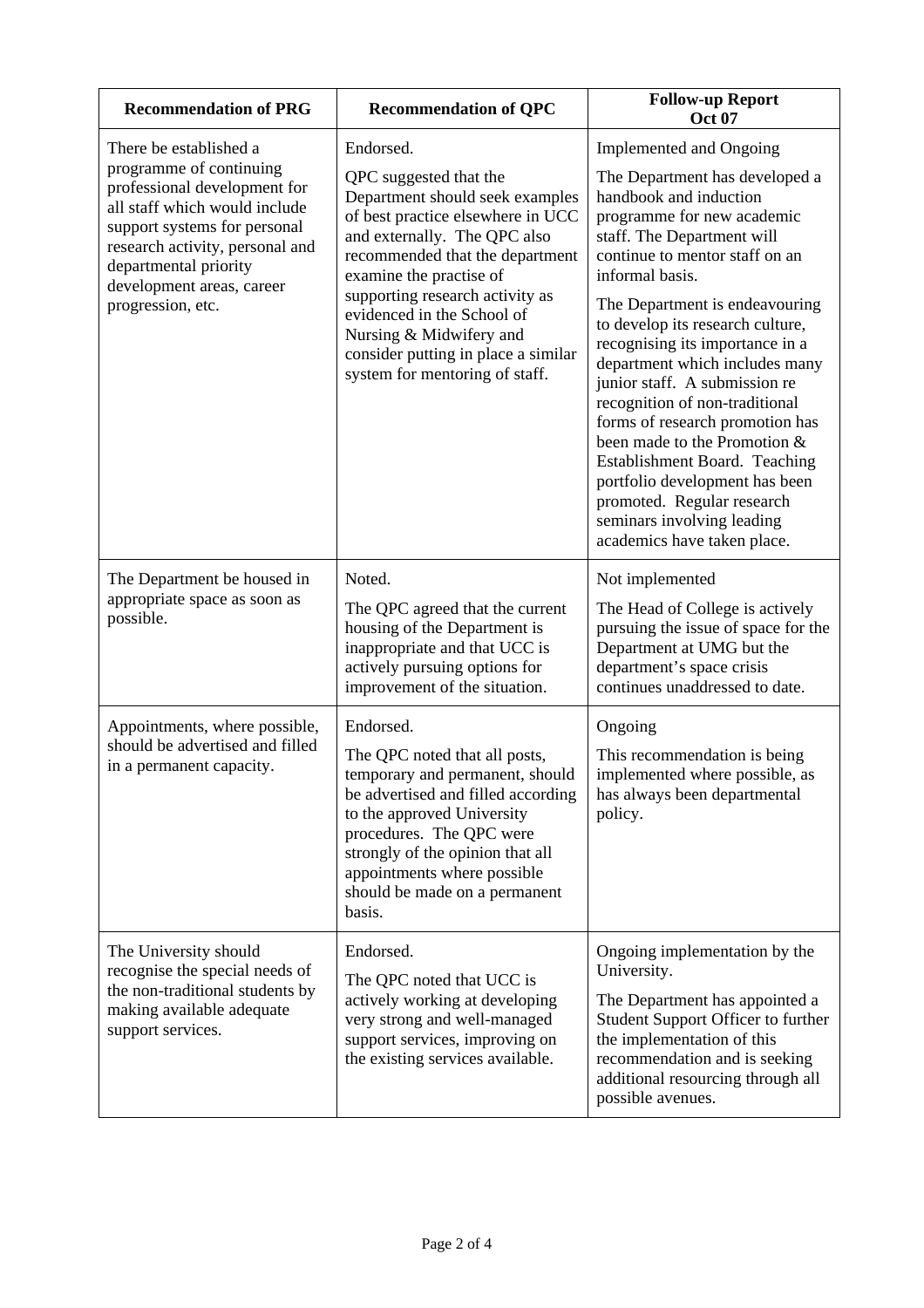| <b>Recommendation of PRG</b>                                                                                                                                                                                                                                                                                                                                                         | <b>Recommendation of QPC</b>                                                                                                                                                        | <b>Follow-up Report</b><br><b>Oct 07</b>                                                                                                                                                                                                                                                                                                                                                                                                                                                                                 |
|--------------------------------------------------------------------------------------------------------------------------------------------------------------------------------------------------------------------------------------------------------------------------------------------------------------------------------------------------------------------------------------|-------------------------------------------------------------------------------------------------------------------------------------------------------------------------------------|--------------------------------------------------------------------------------------------------------------------------------------------------------------------------------------------------------------------------------------------------------------------------------------------------------------------------------------------------------------------------------------------------------------------------------------------------------------------------------------------------------------------------|
| The Department reflect on the<br>teaching culture within the<br>Department with a view to<br>enabling the growth of research<br>activities. This reflection<br>should include a review of<br>programmes with small<br>numbers of students with a<br>view to consideration of more<br>shared teaching and maximising<br>the efficiencies and avoidance<br>of duplication of teaching. | Endorsed.<br>The QPC strongly recommended<br>that the Department review the<br>existing situation and address this<br>issue prior to the commencement<br>of the next academic year. | Ongoing<br>The Department has reflected on<br>this issue and all staff have been<br>supported in striving to become<br>more research active. A number<br>of smaller programmes have been<br>withdrawn or paused in<br>accordance with the department's<br>strategic priorities. Staff are<br>being encouraged to organise<br>their schedules to create space for<br>research and publications.                                                                                                                           |
| The language elements and<br>emphasis on the European<br>dimension of the B. Social<br>Work European Pathways<br>Programme be reconsidered.                                                                                                                                                                                                                                          | Endorsed.<br>The QPC recommended that<br>action on this recommendation be<br>considered by the Department as<br>a whole and not just by a subset<br>of the Department.              | This recommendation has been<br>considered by the Department.<br>Language classes were offered to<br>BSW students on an extra-<br>curricular basis. The Department<br>has decided to drop this<br>provision. However it is felt that<br>the students greatly benefit from<br>study visits to Europe, which<br>have been retained.                                                                                                                                                                                        |
| The Department revisit the core<br>principles as defined in the<br>SAR with a view to identifying<br>where fourth level education<br>applies and orient the<br>Department's energies and<br>activities on that basis.                                                                                                                                                                | Strongly endorsed.                                                                                                                                                                  | Ongoing<br>The Department has developed a<br>Practitioner Doctorate in Social<br>Science which is proving very<br>successful, with a new intake of<br>12 students in 2007/2008. It also<br>has been central to the<br>development of a National GREP<br>programme in the Social<br>Sciences.                                                                                                                                                                                                                             |
| The staff of the Department<br>increase contributions to peer-<br>reviewed journals and<br>publications.                                                                                                                                                                                                                                                                             | Strongly endorsed.                                                                                                                                                                  | Ongoing.<br>DASS has an international<br>research base but it needs<br>broadening amongst the staff<br>group.<br>The Department will endeavour<br>to increase the number of<br>contributions to publications,<br>including peer-reviewed journals,<br>books, book chapters, and<br>research reports, in line with its<br>mission objectives and those of<br>UCC as a whole.<br>The Department believes that its<br>non-traditional forms of research<br>also require recognition in terms<br>of promotion and resources. |